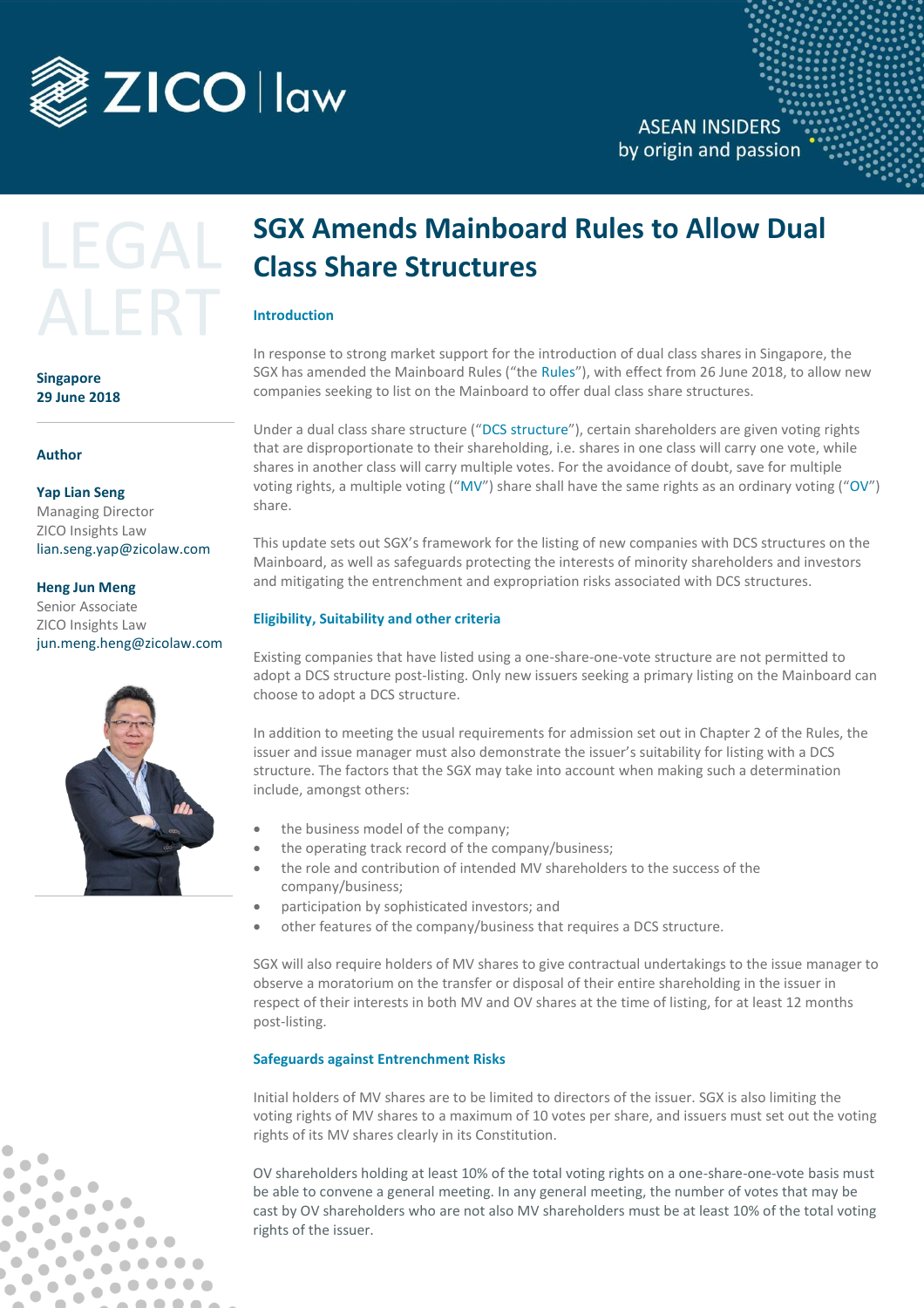

Issuers will also not be allowed to undertake equity fundraising by issuing MV shares postlisting, except in the event of a rights issue, bonus issue, scrip dividend scheme or consolidation or subdivision of shares.

In addition, the issuer must ensure that, in undertaking any corporate action, the proportion of the total voting rights of the MV shares against those of the OV shares will not increase above the proportion existing prior to such corporate action.

Issuers with DCS structures are also required to make provision in its Constitution for the automatic conversion of MV shares into OV shares on a one-for-one basis in the event that:

- a. a MV share is sold or transferred to any person, and in the case of a person permitted to hold MV shares, other than to persons permitted to hold MV shares;
- b. the holder of MV shares ceases to be a director (whether through death, incapacity, retirement, resignation or otherwise), and in the case of a person permitted to hold MV shares, other than where a new director being a holder of MV shares is appointed.

Any deviation from the two principles set out above shall be subject to specific shareholders' approval at a general meeting where one MV share is limited to one vote (the "Enhanced Voting Process"). The relevant holder of the MV share, the person to whom the MV shares are to be sold or transferred, and the former, who ceases to be a director, must abstain from voting on the resolution.

#### **Safeguards against Expropriation Risks**

The Rules also require the majority of the Audit, Nominating and Remuneration Committees of issuers with DCS structures, including the respective chairmen, to be independent.

The Enhanced Voting Process shall apply to the following matters:

- making changes to the issuer's Constitution;
- varying the rights attached to any class of shares;
- appointing and removing independent directors;
- appointing and removing auditors;
- reverse takeover of the issuer;
- winding up of the issuer; and
- delisting of the issuer.

 $\overline{\phantom{a}}$  $\begin{array}{c} \bullet \\ \bullet \end{array}$ 

 $\bullet$ 

 $\bullet$ 

 $\bullet$ 

 $\bullet$  $\overline{\phantom{a}}$ 

 $\bullet$ 

 $\qquad \qquad \blacksquare$ 

 $\bullet$ 

......

 $\bullet$ 

#### **Disclosure and other clarifying measures**

Mainboard issuers with DCS structures will be required to prominently disclose, on a continuous basis:

- in its annual report: its DCS structure and the holders of MV shares and their respective shareholding and voting percentage both at the point of listing and thereafter;
- in its shareholders' circular: information on the voting rights of each class of shares; and
- in its prospectus: the risks of DCS structures, its rationale for adopting a DCS structure, matters subject to the Enhanced Voting Process, implications to holders of OV shares and key provisions in its Constitution relating to DCS structures.

Issuers with DCS structures are also required to include a prominent statement highlighting the fact that it is a company with a DCS structure in its annual reports, circulars, on the cover page of its prospectuses and in its announcements (including financial statement announcements).